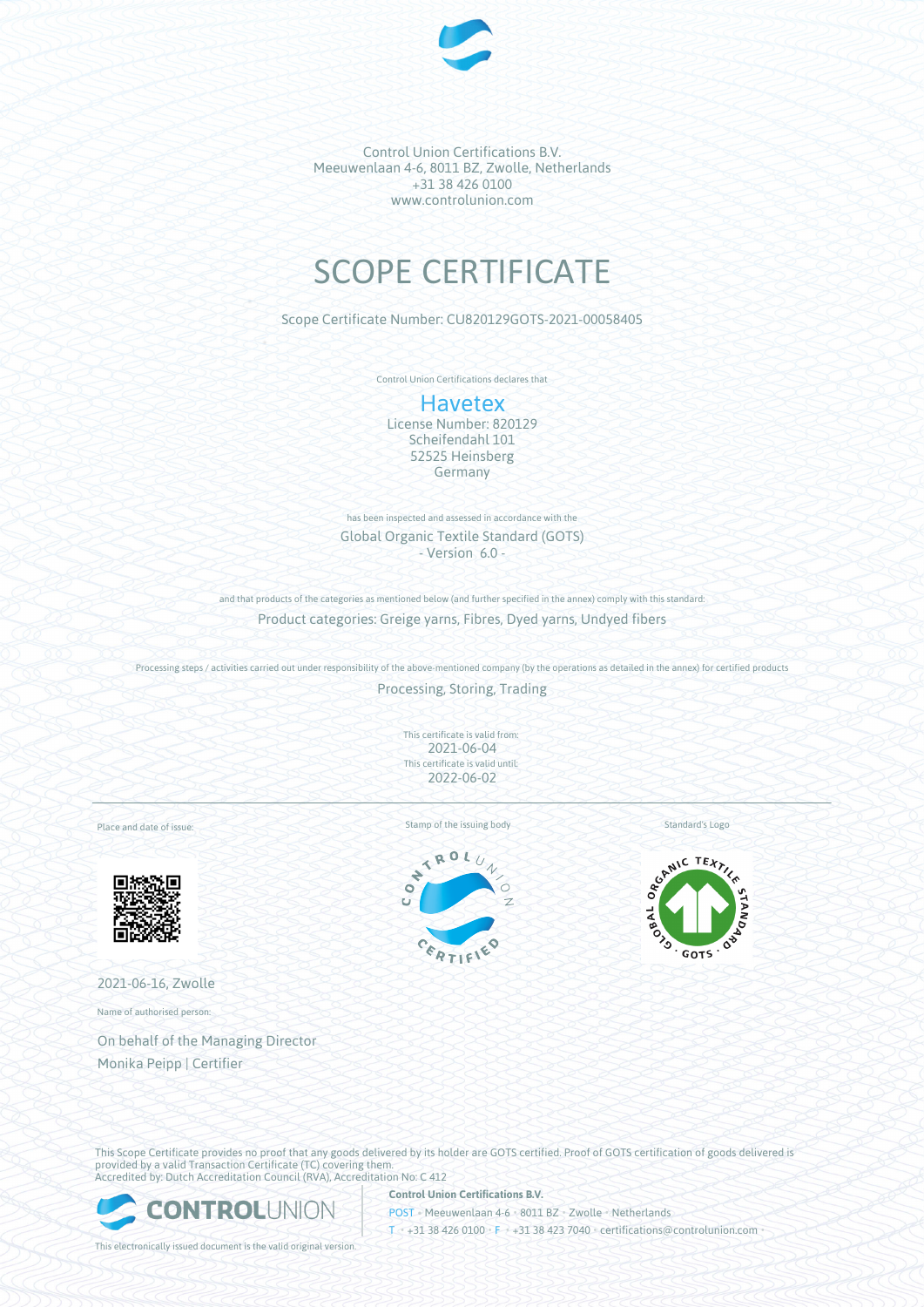

#### Control Union Certifications B.V. Meeuwenlaan 4-6, 8011 BZ, Zwolle, Netherlands +31 38 426 0100 www.controlunion.com

#### **Havetex Global Organic Textile Standard (GOTS)**

Products Annex to certificate no. CU820129GOTS-2021-00058405 In specific the certificate covers the following products:

| <b>Product category</b><br><b>Product details</b> |                                             | <b>Material composition</b>                        | <b>Label grade</b>   |  |
|---------------------------------------------------|---------------------------------------------|----------------------------------------------------|----------------------|--|
| Dyed yarns                                        | Carded yarns<br>100.0% Organic Flax (Linen) |                                                    | Organic              |  |
| Fibres                                            | Raw fiber                                   | 100.0% Organic Flax (Linen)                        | Organic              |  |
| Greige yarns                                      | Carded yarns                                | 100.0% Organic Cotton                              | Organic              |  |
| Greige yarns                                      | Carded yarns                                | 40.0% Organic Flax (Linen)<br>60.0% Organic Cotton | Made With<br>Organic |  |
| Greige yarns                                      | Combed yarns                                | 100.0% Organic Cotton                              | Organic              |  |
| Greige yarns                                      | Combed yarns                                | 100.0% Organic Flax (Linen)                        | Organic              |  |
| Greige yarns                                      | Combed yarns                                | 70.0% Organic Cotton<br>30.0% Conventional Hemp    | Made With<br>Organic |  |
| Greige yarns                                      | Combed yarns                                | 30.0% Conventional Nettle<br>70.0% Organic Cotton  | Made With<br>Organic |  |
| <b>Undyed fibers</b>                              | <b>Cotton linter</b>                        | Organic<br>100.0% Organic Cotton                   |                      |  |

Place and date of issue:



2021-06-16, Zwolle

Name of authorised person:

On behalf of the Managing Director Monika Peipp | Certifier